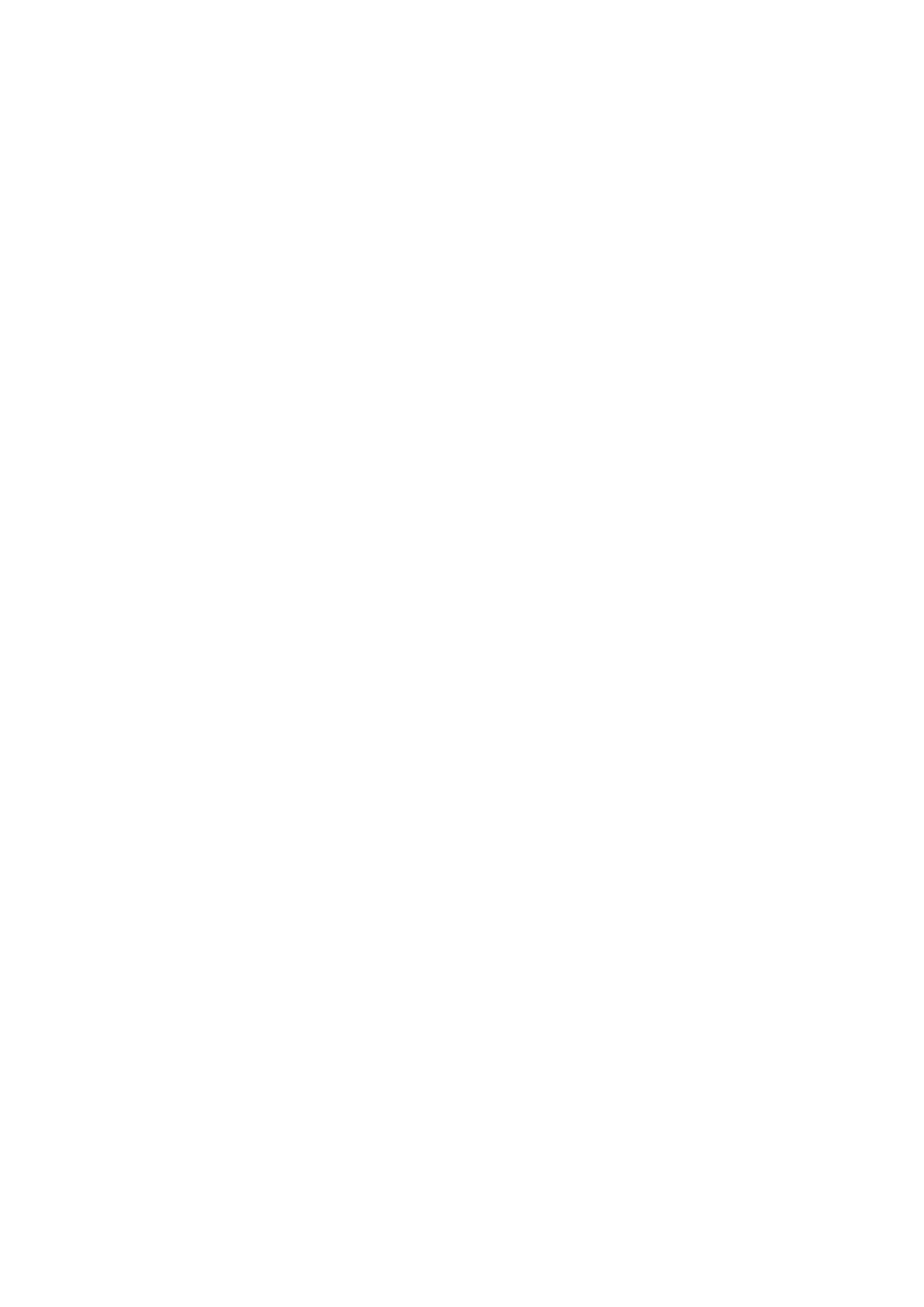# **1 Qualifications and Experience**

1.1 My name is John Cronin and I work with John Cronin & Associates. I hold a degree in Archaeology and Geography (BA (Hons.), University College Cork, 1991) and a post-graduate degree in Urban and Regional Planning (MRUP, University College Dublin, 1993). I specialise in cultural heritage management and assessment. My colleague Tomás Ó Caoimh, who peer reviewed my work on this project is a former member of the Heritage Council and has a special interest in community heritage and the Irish language. Since 2006 John Cronin & Associates have prepared numerous language impact assessments of various private and public sector developments throughout Ireland.

## **2 Role in Proposed Road Development**

2.1 I undertook the Irish Language Impact Assessment of the proposed road development and this assessment was peer reviewed by my colleague Tomás Ó Caoimh. The language impact assessment was based on (a) inspection of the associated environmental studies and project documentation, (b) consideration of national legislation and policy documents and the Galway County, City and Gaeltacht Development Plans and local area plans (LAPs), (c) review of relevant submissions made during the public consultation phase, (d) consultation with Údarás na Gaeltachta and (e) consideration of previous case work experience.

# **3 Key issues in relation to Irish Language**

### **3.1 Executive Summary**

- 3.1.1 Chapter 18 of the EIAR is to be taken as read in its entirety and is not replicated here. To assist the Board in its consideration of these applications for Approval and for the convenience of all participants at this hearing and to set the context for responding to the objections and submissions, the key items pertaining to the Irish Language impact assessment of the proposed N6 GCRR detailed in Chapter 18 of the EIAR are summarised briefly below.
- 3.1.2 The Galway Gaeltacht is the most populous of the country's Gaeltacht areas. It stretches for approximately 100km from Baile Clár, east of Galway City to Cloch na Rois in West Connemara.
- 3.1.3 The proposed road development traverses the following Electoral Divisions (EDs):
	- Bearna (part) (County Galway)
	- Bearna (Galway City)
	- Rahoon
	- Dangan (Galway City)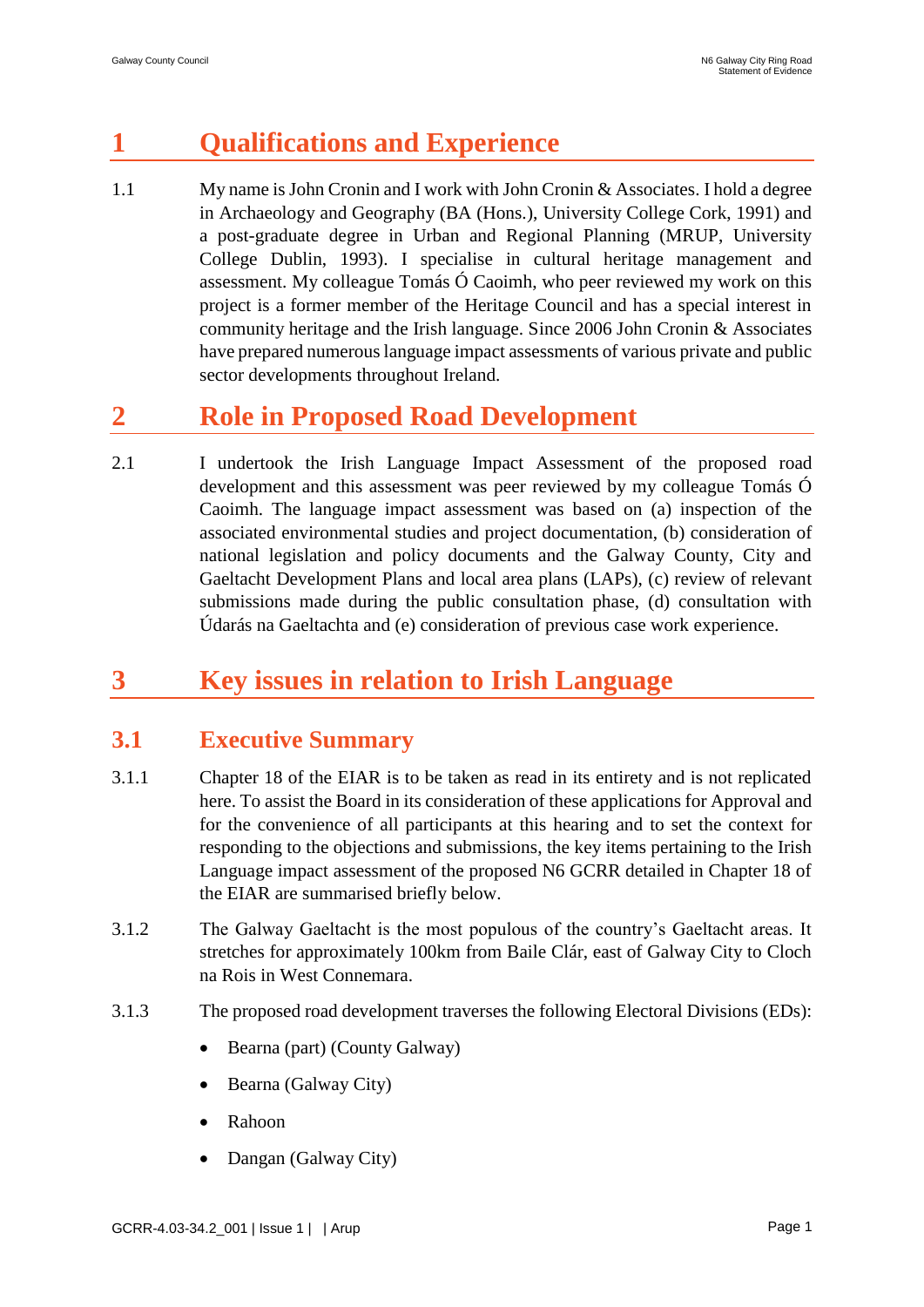- Galway Rural (Part Rural)
- **Mionlach**
- An Caisleán Gearr
- Baile an Teampaill (Part Rural)
- Baile an Bhriotaihg
- Ballybaan
- 3.1.4 Of these, the EDs of Rahoon, Dangan, Galway Rural (Part Rural) and Ballybaan are not within Gaeltacht district, while the western portion of Baile an Teampaill (Ballintemple) is within the Gaeltacht. The proposed road development extends through an area of the Galway Gaeltacht which abuts and surrounds Galway City. Since the 1980s, this the area has experienced rapid population growth and urban expansion. Critically the majority of the population is not of Gaeltacht origin and the use of Irish as the "family" language has continued to decline.
- 3.1.5 Census data for daily Irish use in 2011 and 2016 was reviewed to inform the assessment process. Daily usage is defined by the number of people (a) speaking Irish daily within and daily outside the education system and (b) those speaking Irish daily outside the education system daily. The available data indicates that the daily usage of Irish (outside of the education system) within the study area varies from just less than 2% to less than 8% (though the highest percentage was recorded within the least populated Electoral Division (Galway Rural ED)). It is fair to say that while Irish is a community language within the study area, it is far from being a dominant or significant one.
- 3.1.6 During construction, the Local Authority, shall ensure that all public notifications and all public project updates are provided in both Irish and English.
- 3.1.7 While it is expected that day-to-day communications involved in the project will be through the English language, the Main Contractor shall have the capacity to communicate and correspond through the use of the Irish language and to devote adequate and proportionate staff resources to dealing with any individual wishing to correspond and communicate through the Irish language.
- 3.1.8 Placenames will be cited in accordance with the relevant Placename Order issued under the Official Languages Act 2003.
- 3.1.9 It is expected that the proposed development will have a moderate positive, residual impact on the status of Irish as a community language within the Galway Gaeltacht area.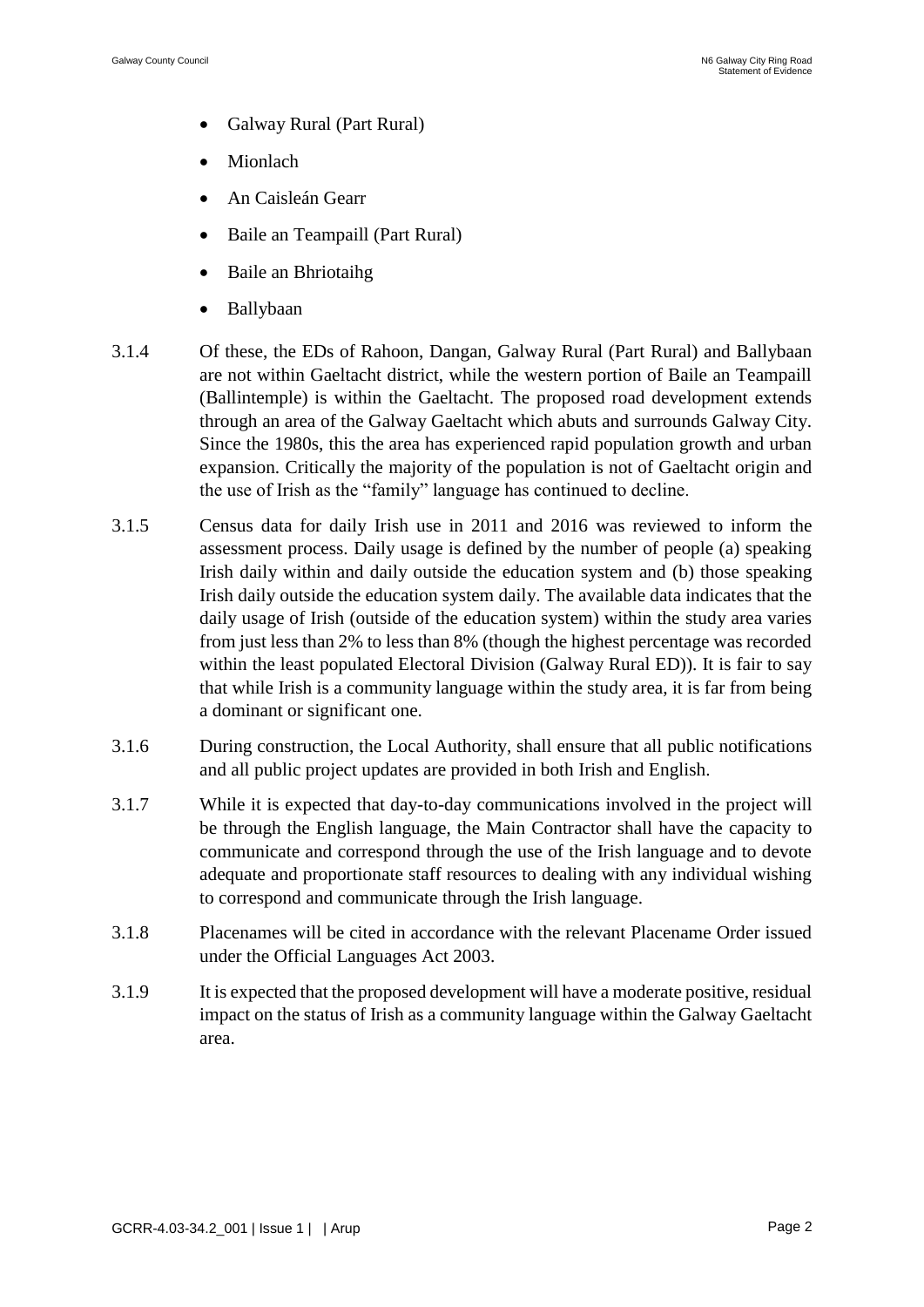## **4 Responses to Submissions/Objections**

- 4.1 Two of the 296 submissions and objections made to An Bórd Pleanála (ABP) in respect of the N6 Galway City Ring Road (GCRR) Environmental Impact Assessment Report (EIAR), Natura Impact Statement (NIS), Motorway Scheme (MS) and Protected Road Scheme (PRS) include observations relevant to the Irish Language. One of the 17 submissions and objections made to ABP in respect of the Request for Further Information (RFI) Response submitted on 30 August 2019 also include observations relevant to the Irish Language. The items raised in these submissions are:
	- A suggestion that CSO statistics to demonstrate Irish language use were misused in the assessment
	- Positive submissions stating that the proposed road development will help sustain the Irish Language

### **4.1 Use of CSO Statistics**

#### **Issue**

4.1.1 One submission/objection, Ob\_610, expressed a concern that CSO statistics had been misused in the Irish Language Impact Assessment as the Electoral Districts (EDs) included highly urbanised areas "*in the southern portion of the ED data presented*".

#### **Response**

4.1.2 The CSO data was correctly used to inform the assessment of potential impacts on the Irish Language and to gain an understanding of language usage within the study area. The Electoral Divisions (EDs) are the smallest legally defined administrative areas in the state for which Small Area Population Statistics are published by the Census, and as such the data presented from these EDs is the most precise available and has not been subject to any manipulation.

### **4.2 Benefits of the proposed road development in sustaining the Irish Language**

#### **Issue**

4.2.1 Two submissions made by Údarás na Gaeltachta, S\_073.1 and S\_073.2 indicated that they are in favour of the development of the N6 GCRR around Galway City as it will "give more efficient access to the Gaeltacht area and the Connemara area west of the city". Údarás na Gaeltachta stated that the new road would have a "very beneficial impact effect" on attracting new industries to the Gaeltacht and Connemara area, encouraging existing business to expand and would support existing businesses to have a more efficient access to their markets and personnel.